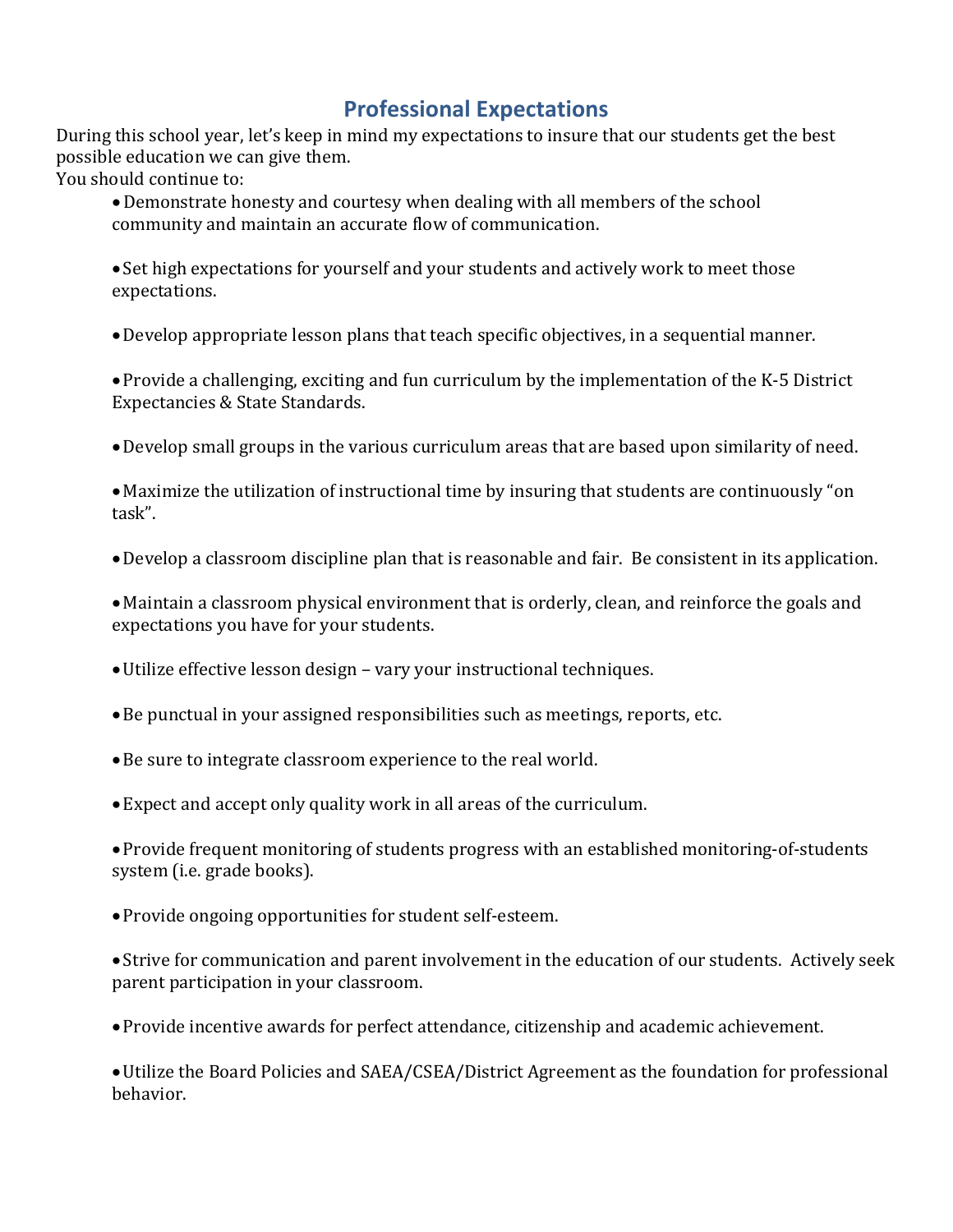# **SAUSD Teacher Job Description**

## BASIC FUNCTION:

Under the direction of the Principal, plan, organize, present, and evaluate, a program of meaningful instruction to pupils in areas assigned and carry out other assigned related duties necessary to the successful operation of the school.

# REPRESENTATIVE DUTIES:

Meet and instruct those classes and pupils assigned in the location and at the time designated. E

Develop and maintain a class environment conducive to effective learning. E

Show evidence of daily preparation in classes assigned. E

Assist pupils to set and maintain standards and follow acceptable normative rules of behavior. E

Apply a wide variety of instructional techniques and instructional media applicable to individuals or groups of pupils of varying capabilities identified by valid analysis. E

Implement by instruction and action-efforts the district's school and class identified goals and objectives. E

Take necessary precautions to protect pupils, equipment, materials and school plant. E

Utilize assigned on-campus preparation periods for lesson planning, evaluation of pupils, conferencing or curriculum development. E

Provide for a system of continuous evaluation of pupil progress consistent with established instructional objectives, district policy and state/district standards. E

Maintain accurate and correct records as required. E

Uphold and enforce school rules, Administrative Regulations, Board Policies, Title V and the Education Code. E

Make provision for educational service to pupils and parents outside the instructional day. E

Assist the administration to maintain open lines of communication and curricular progress by participating in meetings called for these purposes. E

Cooperate with other members of the staff in planning the educational objectives for the pupils. E

Plan for and direct the activities of classified personnel assigned to assist in the educational program.

Implement appropriate curriculum instructional goals and objectives that meet the needs of all students. E

Assist in the selection of books, equipment and other instructional materials within the school or department. E

Accept fair share of responsibility for co-curricular activities as assigned.

Perform related duties as assigned.